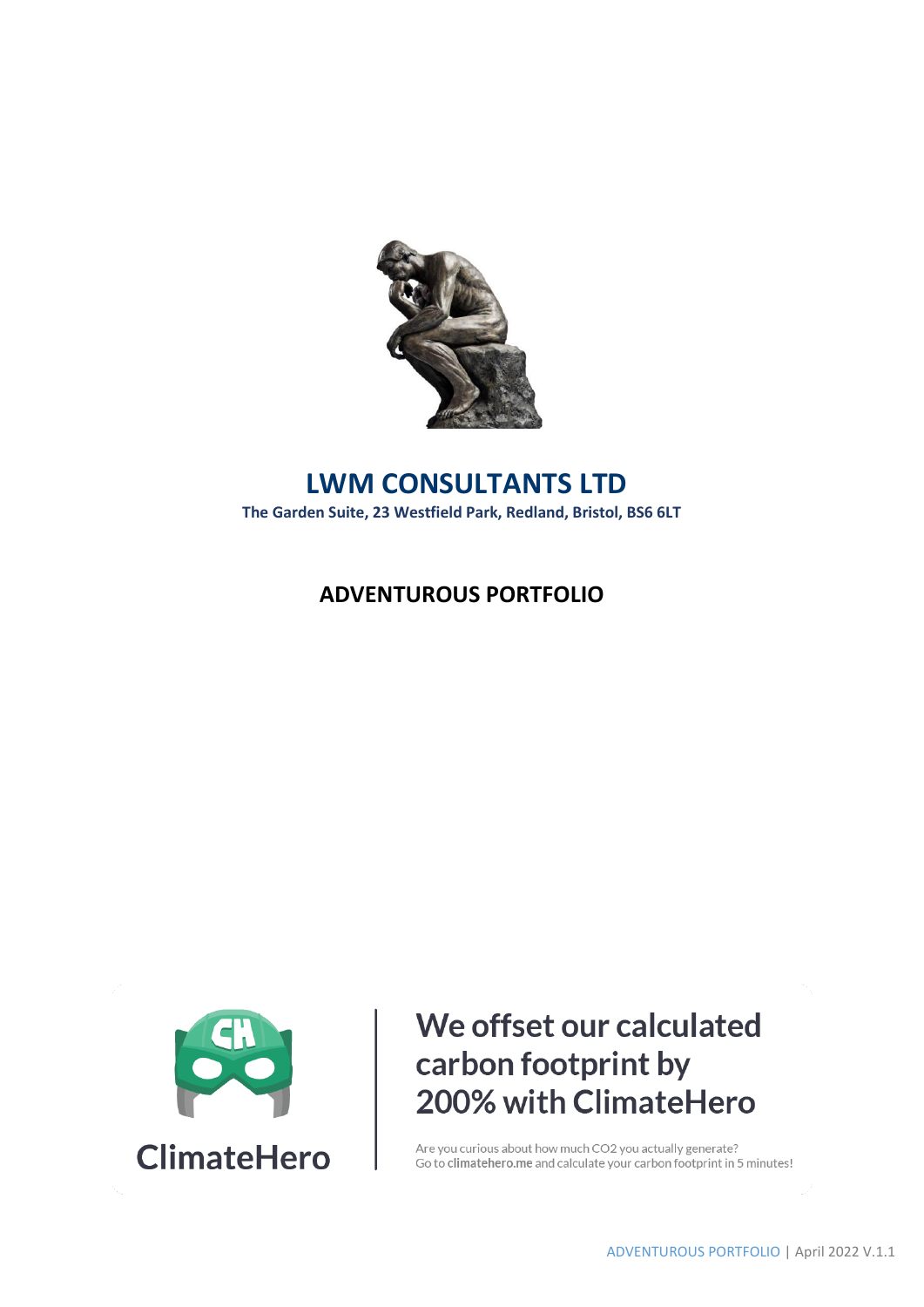**Aim** - The portfolio looks to deliver above inflation return (capital growth) through a combination of fixed interest, equity and property investments, but with a higher weighting to equities.

**Key points -** The portfolio has a higher content of equity exposure compared to all the other portfolios we offer. Currently the portfolio holds approximately 13% in diversifying assets which includes property and infrastructure, with the balance in equity funds. We believe this is the best way to provide potential upside growth with a much higher level of risk, however there is less protection against downside risk.

**Asset allocation –** the portfolio will diversify your assets between funds offering exposure to different sectors of the market and regions. Creating the right mix of assets is an important part of the process of building a portfolio designed to meet your financial objectives. Your portfolio is monitored and reviewed on an ongoing basis to ensure that it remains in line with your risk profile.

|                                                            | 2021/2022               |
|------------------------------------------------------------|-------------------------|
|                                                            | <b>Asset Allocation</b> |
| <b>Diversified Assets</b>                                  | 12.00%                  |
| <b>Equities</b>                                            |                         |
| <b>Europe including UK</b>                                 | 18.00%                  |
| US                                                         | 14.00%                  |
| <b>General Global</b>                                      | 27.00%                  |
| <b>Emerging Markets and Asia Including Japan and China</b> | 29.00%                  |
|                                                            | 100.00%                 |

**Risk -** The table below shows the potential volatility (rapid or unpredictable changes, especially for the worse, in the portfolio value at any given point in time) of the proposed holdings based on past performance. For example, over 15 years, the proposed holdings returned 13.03% p.a., the volatility on the upside and downside was 14.14%. This means at any point in time the average maximum downside was -1.11%, and upside 27.17%. These are purely a guide and are not guaranteed. The actual figures could be higher or lower at any single point in time.

|          | Return | Volatility |
|----------|--------|------------|
| 1 Year   | 54.07% | 12.89%     |
| 3 Years  | 18.49% | 14.74%     |
| 5 Years  | 20.43% | 12.48%     |
| 10 Years | 16.01% | 11.83%     |
| 15 Years | 13.03% | 14.14%     |

We aim to deliver positive returns over the medium to long term with volatility similar to the FTSE World Index. **Both returns and volatility are not guaranteed but act as a guide.** 

You should also consider specific risks such as inflationary risk, counterparty risk and risks arising from a lack of diversification.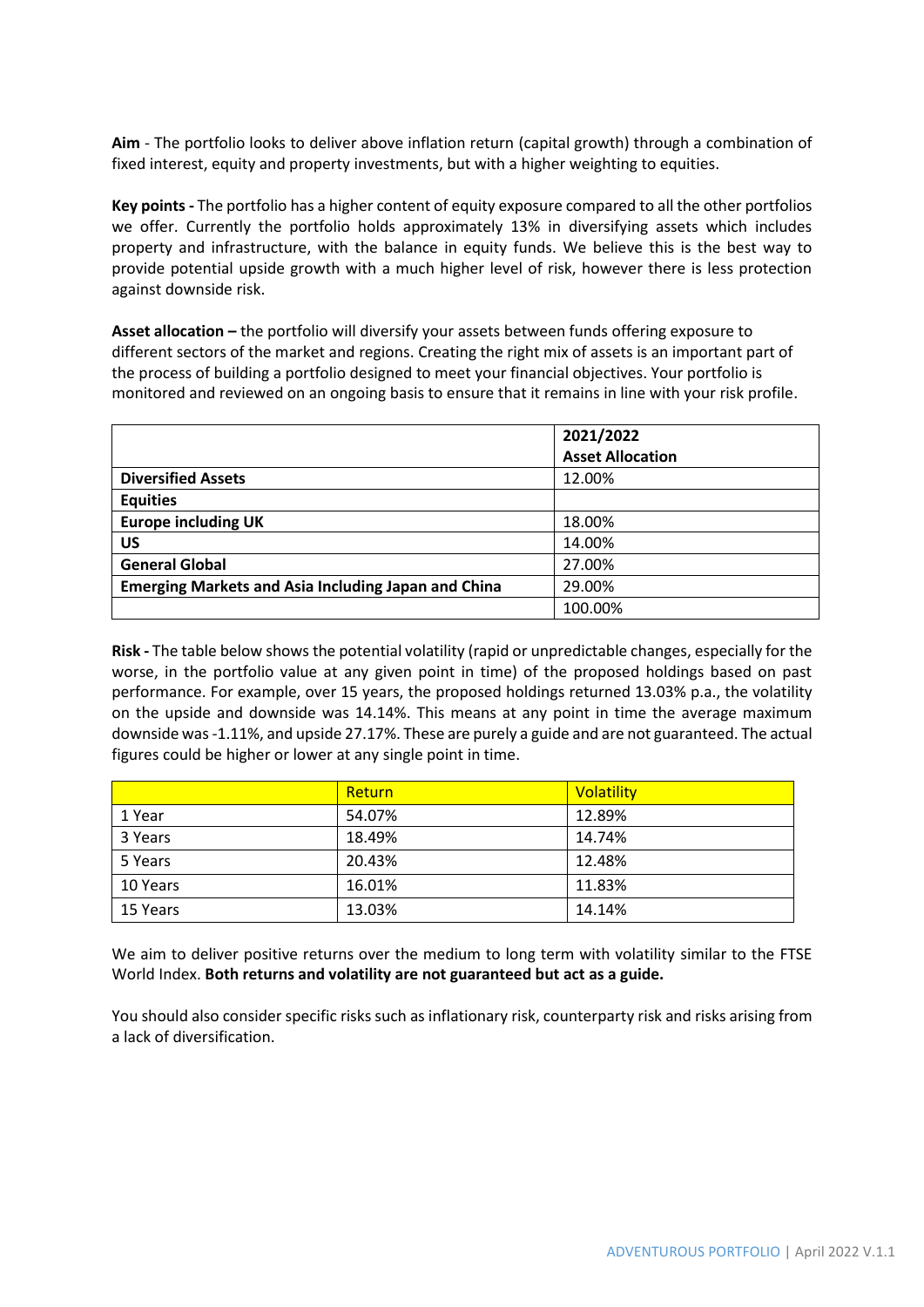**Market shocks -** The table below takes six past market shocks and shows how the holdings **in the portfolio as at 1 July 2021** would have performed both in the year of and after the event. This reflects the fund charges but does not account for any product charges or advice fees.

|           | <b>Black Monday</b>                                     | September 11 |                        |               | <b>WorldCom Bankruptcy</b> |
|-----------|---------------------------------------------------------|--------------|------------------------|---------------|----------------------------|
| 1987      | 1988                                                    | 2001<br>2002 |                        | 2002          | 2003                       |
| $-20.72%$ | 21.11%                                                  | $-24.26%$    | $-29.90%$<br>$-29.90%$ |               | 42.00%                     |
|           |                                                         |              |                        |               |                            |
|           | <b>Global Economic Crisis</b><br><b>Eurozone Crisis</b> |              |                        | <b>Brexit</b> |                            |
| 2008      | 2009                                                    | 2011         | 2012                   | 2016          | 2017                       |
| $-28.54%$ | 41.67%                                                  | $-6.00\%$    | 16.93%                 | 20.13%        | 28.78%                     |

Putting this in context, the table below shows what £150,000 invested on 1 January 2008 would have been worth each December from 2008 to 2012 (including all fees and charges) based on the proposed portfolio:

|                  | % return (cumulative)<br>Monetary Amount (£) |             |  |
|------------------|----------------------------------------------|-------------|--|
| 31 December 2008 | $-29.94%$                                    | £105,090.00 |  |
| 31 December 2009 | $-1.72\%$ %                                  | £147,409.00 |  |
| 31 December 2010 | 26.46%                                       | £189,700.00 |  |
| 31 December 2011 | 17.11%                                       | £175,662.00 |  |
| 31 December 2012 | 35.29%                                       | £202,942.00 |  |

The average return after charges from 1 January 2008 to 31 December 2012 was 7.05% p.a.; this reflects two down periods in 2008 and 2011.

**Time period return:** The table below shows the best and worst returns over 3 months, 1 year and 3 years:

|          | Best (%)             | Worst (%)             |
|----------|----------------------|-----------------------|
| 3 months | 25.56 (04/20-06/20)  | $-13.38(01/20-03/20)$ |
| 1 year   | 54.07 (04/20 -03/21) | $-4.64(01/18-12/18)$  |
| 3 years  | 23.11 (10/15-09/18)  | 7.57 (04/17-03/20)    |

**Loss of capital -** The portfolio is positioned as a long-term investment (5 years plus). The aim is to achieve a positive outcome over the investment period, although past performance is no guide to future performance and investments can fall as well as rise.

The table above highlights that there will be movements in the value of the investment (both positive and negative) during this time frame. The figures do not reflect any withdrawals or additional investments.

There is the potential for capital loss, particularly where the investment is encashed during a down period (in this example 2008). Even encashing on 31 December 2011 would have achieved a positive return on the initial investment.

### **SPECIAL NOTE: You should note that the holdings can and do change; the figures shown above are illustrative only and are not a guarantee of what might happen in the future.** They aim to demonstrate the potential risks and volatility based on five past market shocks, with no prediction of future events.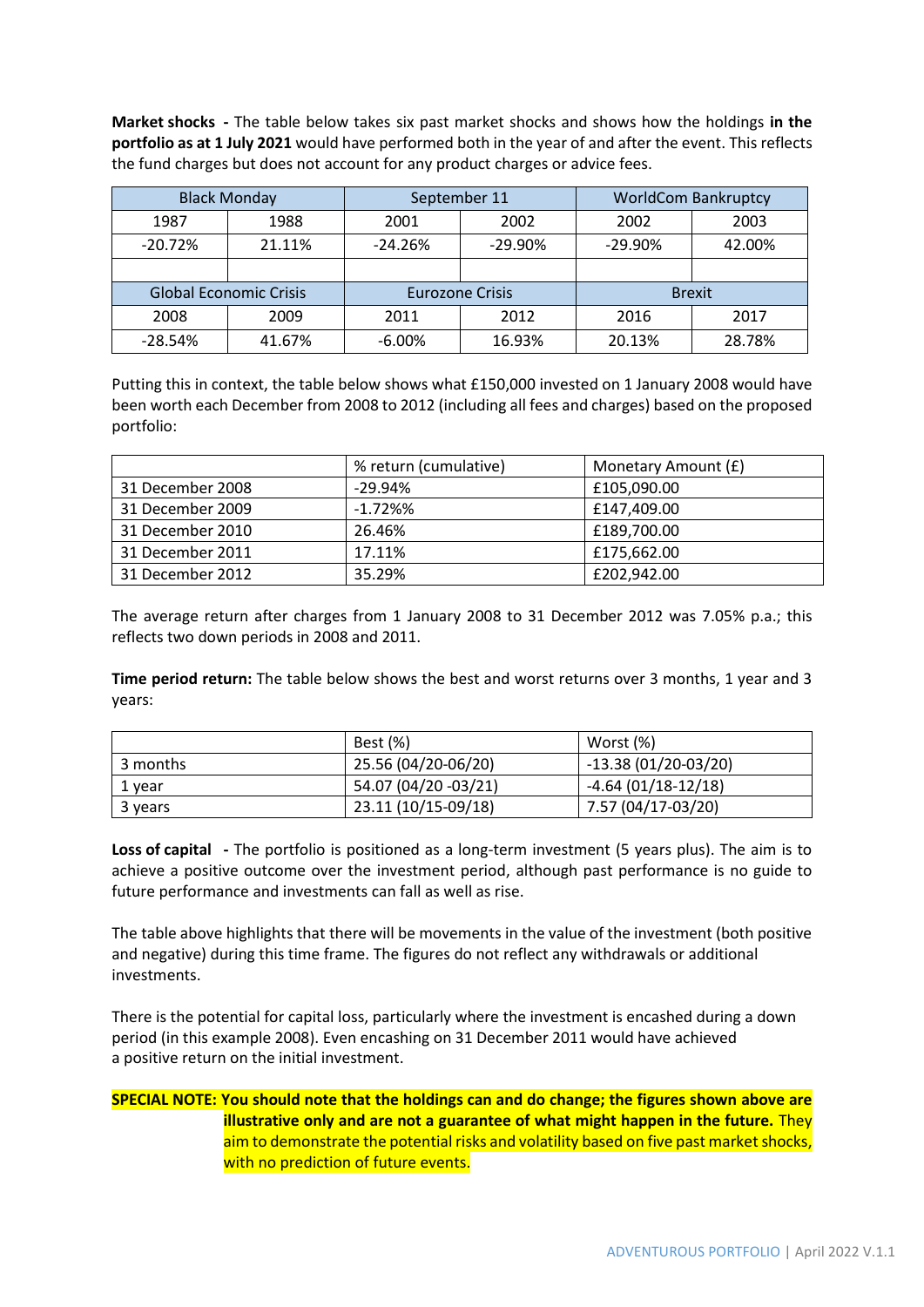#### **ADVENTUROUS PORTFOLIO PEFORMANCE**

The Portfolio was launched on 1 January 2009 and the total return up to 31 March 2022 was 287.51% (10.77% p.a.) against a benchmark return of 180.26% (8.09% p.a.).



Portfolio vs Benchmark – 1 January 2009 – 31 March 2022

|                                                   | 2018      | 2019   | 2020   | 2021   | 2022      | <b>Since</b> |
|---------------------------------------------------|-----------|--------|--------|--------|-----------|--------------|
|                                                   |           |        |        |        |           | Launch       |
| <b>Adventurous Portfolio</b>                      | $-7.99\%$ | 21.15% | 16.62% | 8.24%  | $-11.70%$ | 10.77% p.a.  |
| <b>LWM Benchmark</b>                              | $-5.99%$  | 18.02% | 9.40%  | 12.39% | $-4.04%$  | 8.09% p.a.   |
| <b>IA Flexible Investment</b><br><b>Benchmark</b> | $-6.64%$  | 15.64% | 7.01%  | 11.38% | $-3.65%$  | 8.07% p.a.   |

|                               | 1 Year to | 1 Year to | 1 Year to | 1 Year to | 1 Year to |
|-------------------------------|-----------|-----------|-----------|-----------|-----------|
|                               | 31/03/18  | 31/03/19  | 31/03/20  | 31/03/21  | 31/03/22  |
| <b>Adventurous Portfolio</b>  | 10.19%    | 3.38%     | $-12.74%$ | 48.03%    | $-4.27%$  |
| <b>LWM Benchmark</b>          | 4.03%     | 5.45%     | $-8.41%$  | 34.85%    | 3.97%     |
| <b>IA Flexible Investment</b> | 2.34%     | 3.34%     | $-8.05%$  | 29.36%    | 4.98%     |
| <b>Benchmark</b>              |           |           |           |           |           |

**Note:** RPI is a measure of inflation; for example, in 2021 the Portfolio returned 3.14% after inflation. Cash is a means of demonstrating an upward curve with no stock market volatility.

**BENCHMARKS:** The key measure for us is to outperform a fund that tracks an index over the medium to long term. Within each sector, we will have funds that perform differently. We have set a benchmark which accurately and fairly reflects what we are aiming to do. The benchmark is tradeable and therefore can be invested in.